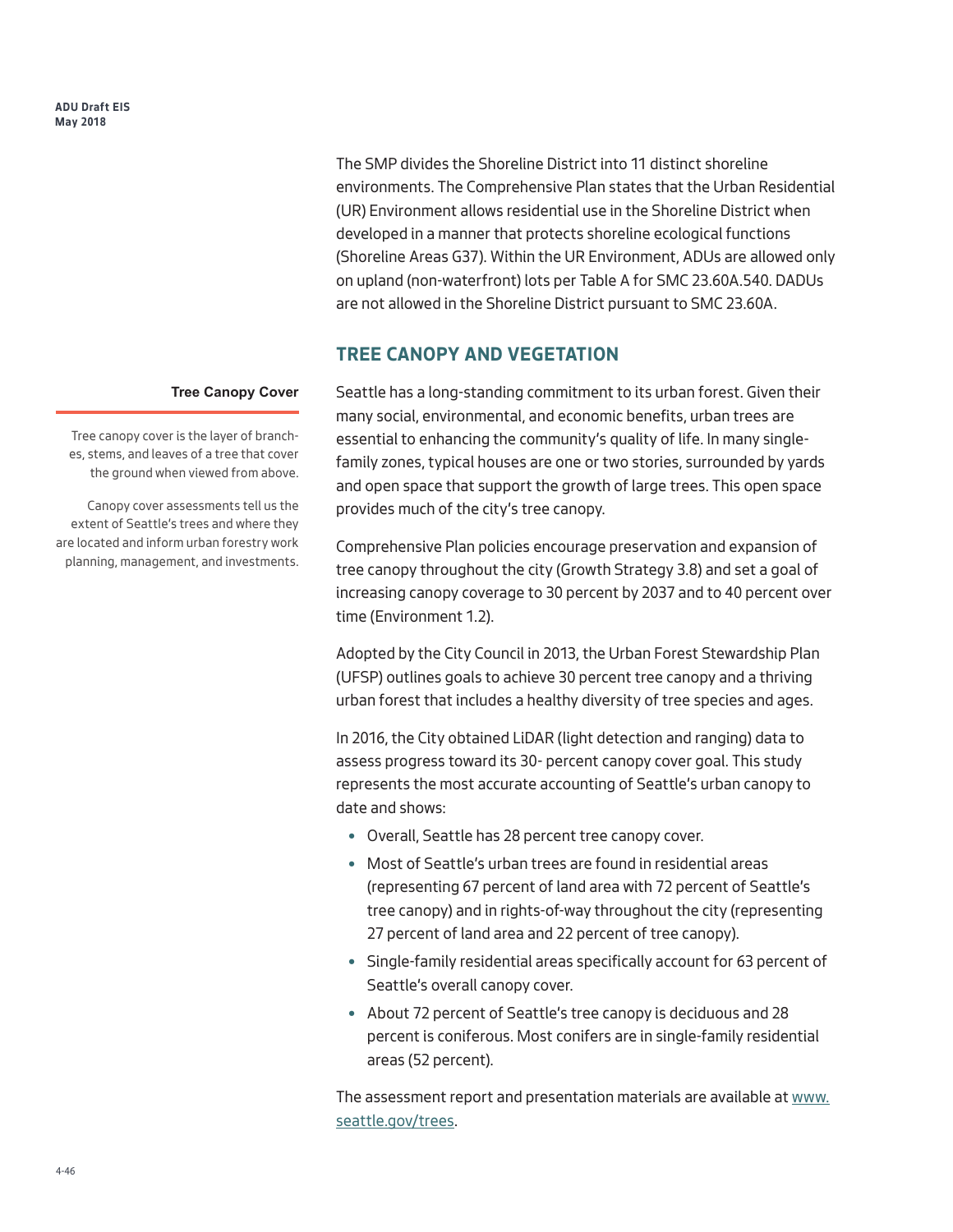#### **ENVIRONMENTALLY CRITICAL AREAS**

Seattle's ECA Code governs development in areas that provide critical environmental functions. The goal of the City's ECA regulations (SMC Chapter 25.09) is to protect these areas effectively and assure public safety while allowing reasonable development.

Designated ECAs are defined in SMC 25.09.012 and generally include:

- Geologic hazard areas
- Flood-prone areas
- Wetlands
- Fish and Wildlife Habitat Conservation Areas
- Abandoned landfills

The City's ECA regulations have no special provisions for ADUs; rather, ADUs must meet current standards of SMC Chapter 25.09 in addition to the single-family zoning requirements in SMC Chapter 23.44.

Exhibit 4.2-8 summarizes the amount of each ECA type that exists in the EIS study area compared to the total citywide. Maps of ECAs are available on the website of the Seattle Department of Construction and Inspections (SDCI) at [http://seattlecitygis.maps.arcgis.com/apps/](http://seattlecitygis.maps.arcgis.com/apps/webappviewer/index.html?id=f822b2c6498c4163b0cf908e2241e9c2) [webappviewer/index.html?id=f822b2c6498c4163b0cf908e2241e9c2.](http://seattlecitygis.maps.arcgis.com/apps/webappviewer/index.html?id=f822b2c6498c4163b0cf908e2241e9c2)

| <b>ECA Type</b>                    | <b>ECAs on Parcels in the</b><br><b>Study Area (acres)</b> | <b>ECAs Citywide (acres)</b> | <b>Percentage Share of</b><br><b>ECAs in the Study Area</b> |
|------------------------------------|------------------------------------------------------------|------------------------------|-------------------------------------------------------------|
| <b>Wildlife Habitat</b>            | 595.7                                                      | 5,538.5                      | 11%                                                         |
| Wetland                            | 85.8                                                       | 546.9                        | 16%                                                         |
| <b>Steep Slope Area</b>            | 1,706.6                                                    | 4,379.5                      | 39%                                                         |
| <b>Riparian Corridor</b>           | 452.0                                                      | 1,496.5                      | 30%                                                         |
| <b>Potential Slide</b>             | 1,756.3                                                    | 4,471.4                      | 39%                                                         |
| <b>Potential Liquefaction Area</b> | 472.8                                                      | 8,023.5                      | 6%                                                          |
| <b>Peat Settlement Prone Area</b>  | 190.1                                                      | 1,943.8                      | 10%                                                         |
| <b>Landfill</b>                    | 275.6                                                      | 1,820.4                      | 15%                                                         |
| <b>Known Slide</b>                 | 172.4                                                      | 380.9                        | 45%                                                         |
| <b>Flood-Prone Area</b>            | 83.5                                                       | 1,010.5                      | 8%                                                          |

#### **Exhibit 4.2-8** Acreage of Environmentally Critical Areas in EIS Study Area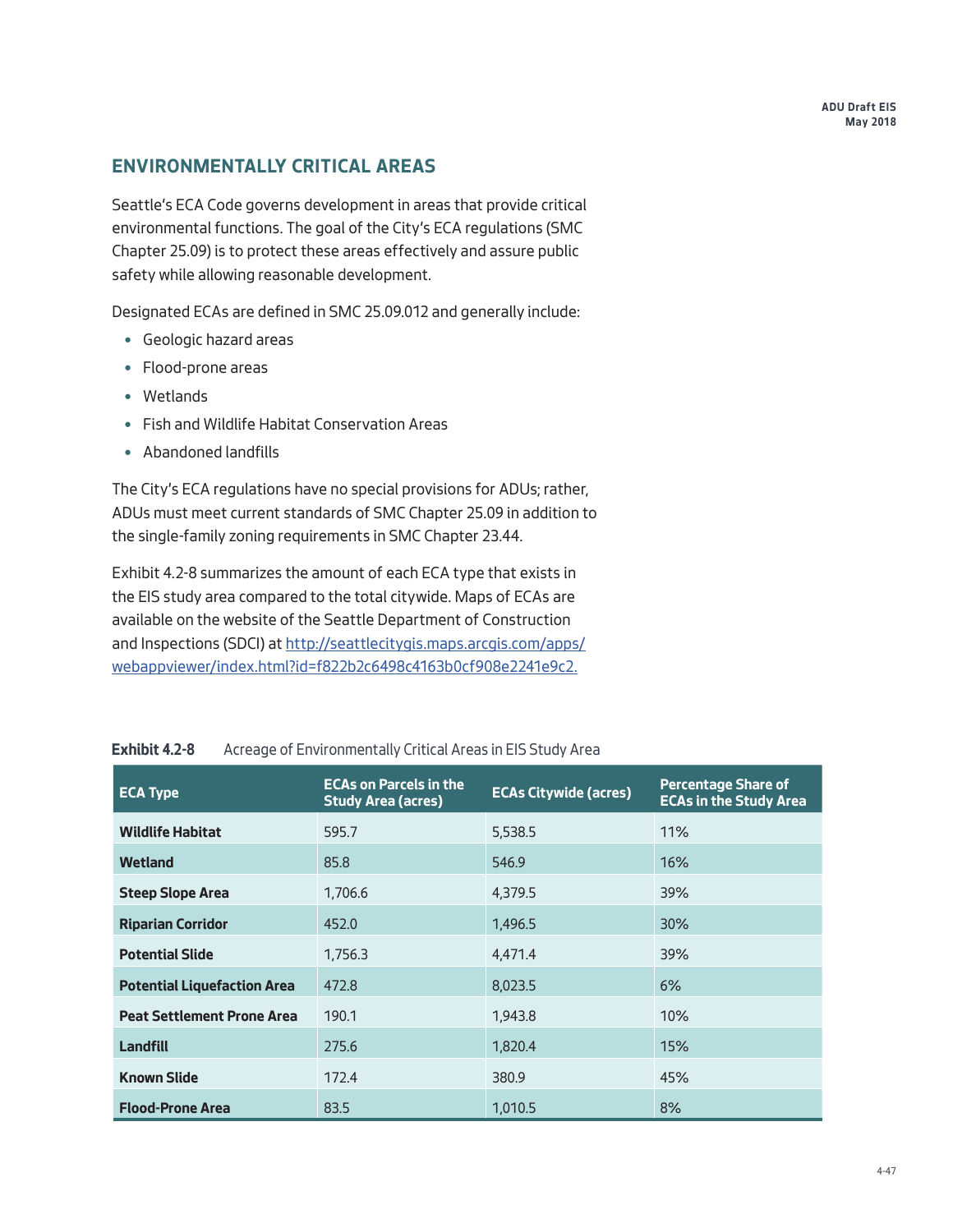## **4.2.2 Impacts**

This section discusses the potential land use impacts from Alternatives 1, 2, and 3. Alternatives 2 and 3 differ in the scale and focus of the proposed changes. Alternative 2 represents the broadest range of changes to the Land Use Code and would allow the greatest flexibility for constructing ADUs. Alternative 3 considers more modest adjustments to the Land Use Code that would result in fewer ADUs constructed than under Alternative 2.

#### **METHODOLOGY**

Land use impacts can result from many factors, such as intensifying uses (rezoning a residential area to allow for commercial uses); incompatible uses (an industrial development near homes); or land use changes inconsistent with the Comprehensive Plan. Two types of land use impacts are relevant to the construction of ADUs and considered in this analysis:

- **Increased density.** Increased density occurs when there is an increased number of people or dwelling units on a single-family lot. Increased population density can cause impacts from more noise, pedestrian and vehicle traffic, and parking constraints. Increases in the density of dwelling units can result in impacts from vegetation and tree removal.
- **Change in building scale.** Land use impacts may occur from increasing the scale of buildings that can be built in an area. These impacts can result from constructing larger and/or taller buildings, increasing maximum height or floor area ratio (FAR) limits, or modifying required setbacks. Increased building scale can cause impacts from view blockage, decreased access to light and air at ground level, and reductions in privacy.

Impacts from increasing density and changes to building scale were evaluated by considering the potential for the change to constitute a fundamental change in land use form. Our threshold for impacts centered on whether newly constructed ADUs would be incompatible with existing development in the city's single-family zones. Given that single-family dwellings are the principal use permitted outright in these zones, the primary question was whether ADUs were compatible in scale and density with the existing land use pattern of single-family zones? Some examples of changes that might be considered a fundamental change in land use form include allowing subdivisions, duplexes, apartments, or rezoning to a denser zoning, such as Residential Small Lot, or multifamily.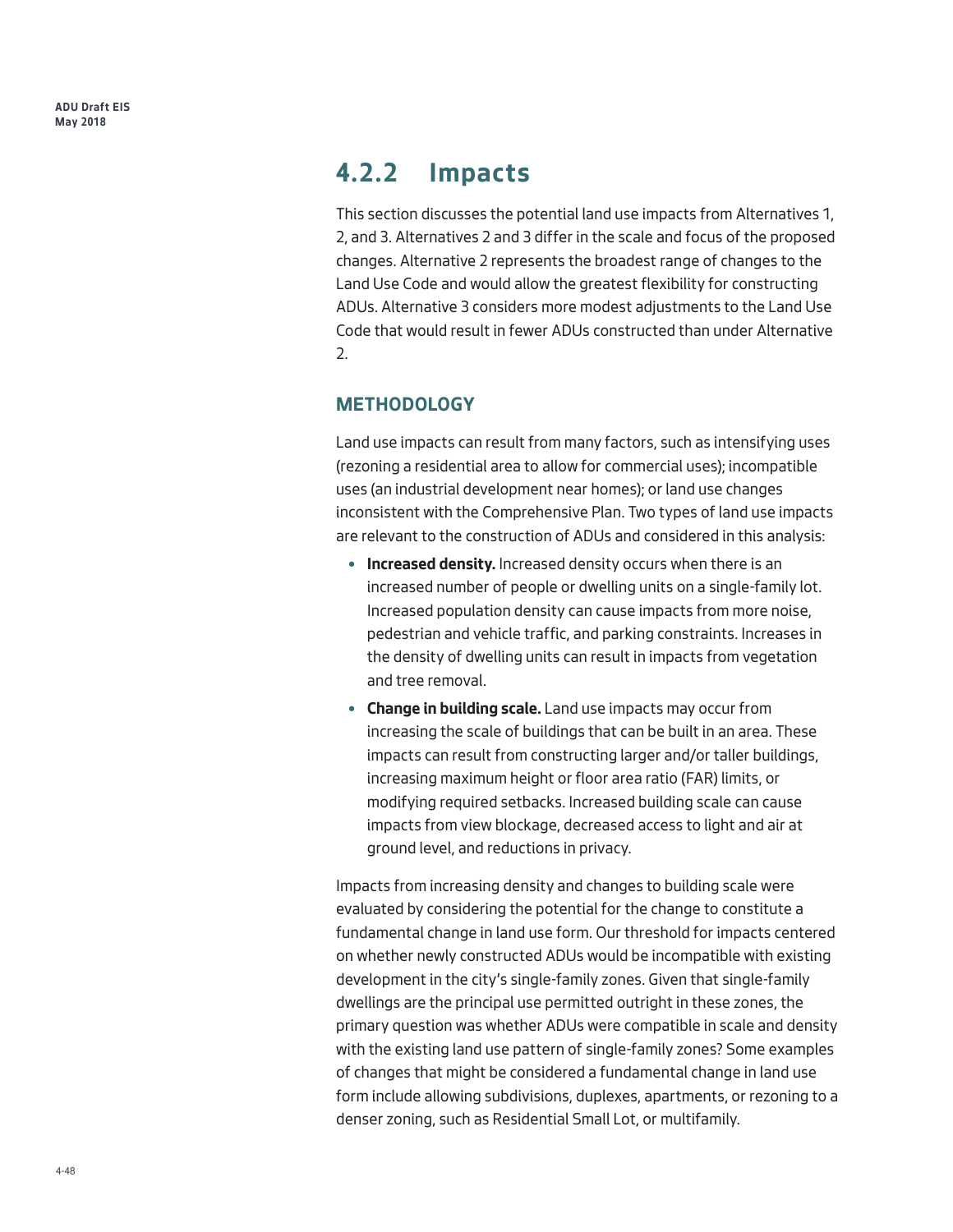To determine the potential changes in population density from constructing additional ADUs, we calculated the potential increase in population that could be expected on each single-family lot with an ADU. We anticipate the average number of people living in an ADU would be lower than the overall average household size in Seattle's single-family zones because ADUs tend to be smaller than single-family houses. As data was not available for the average number of people living in an ADU in Seattle, we used available data from Portland, Oregon, as a proxy (Horn et al 2013). The Portland data showed that an average of 1.36 people live in each ADU. For purposes of this analysis, we rounded up that number to assume an average of 1.5 people per ADU. On lots with two ADUs, this would equate to 3 people living in ADUs. Although not anticipated, we also considered the maximum number of ADU occupants based on the proposed Land Use Code changes. For Alternatives 1 and 2, this would result in 4 people per ADU; for Alternative 3, we assumed 4 people per ADU on a lot with one ADU and 2 people per ADU on a lot with two ADUs.

## **IMPACTS OF ALTERNATIVE 1 (NO ACTION)**

Under Alternative 1 (No Action), no changes would be made to the Land Use Code. Population and housing growth would continue in accordance with the Seattle 2035 Comprehensive Plan and current zoning regulations. Real estate and housing market considerations aside, the current trajectory for the construction of ADUs would continue, and we anticipate that approximately 1,890 ADUs could be constructed between 2018 and 2027. Because existing regulatory barriers to ADU development would remain, fewer ADUs would be constructed under Alternative 1 (No Action) compared to Alternatives 2 and 3. Negligible impacts to building and population density would be anticipated from the ADUs constructed over time. There would be no change to the scale of ADUs allowed under existing Land Use Code regulations.

## **IMPACTS OF ALTERNATIVE 2**

### **Land Use**

Under Alternative 2, the proposed Land Use Code changes to encourage ADU development would be consistent with the Seattle 2035 Comprehensive Plan. No changes to existing zoning designations are proposed. Alternative 2 supports the Comprehensive Plan's vision for housing options that create a thriving, vibrant city. Specifically, the Land Use Code changes would: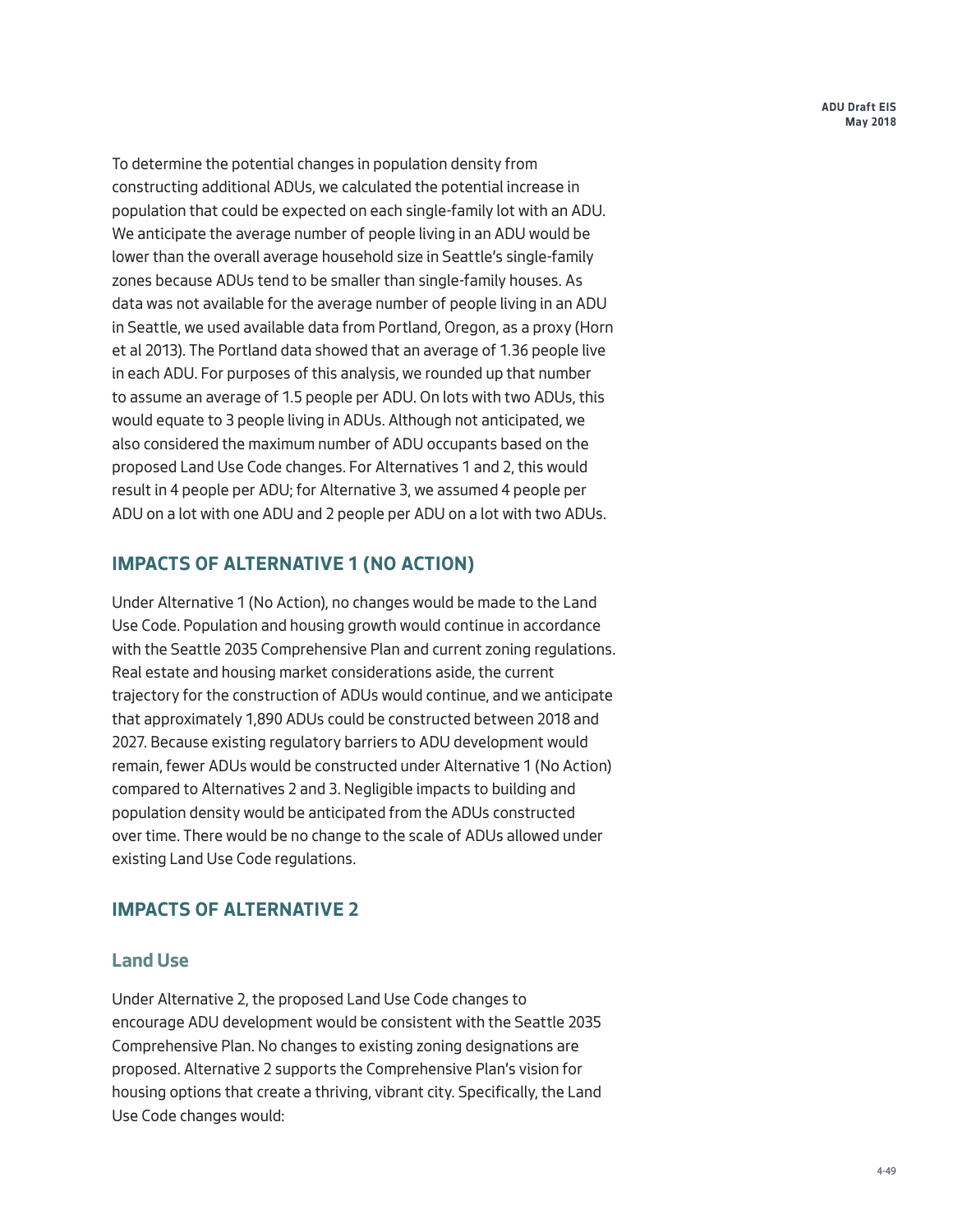- Support more housing development, consistent with the Seattle 2035 Comprehensive Plan's established growth strategy and Housing Affordability and Livability Agenda (HALA) recommendations.
- Maintain existing land use patterns in single-family zones by continuing to allow detached single-family housing as the principal use permitted outright and ADUs that are compatible in scale with single-family houses.
- Gradually increase density and building scale in single-family zones as development occurs that is consistent with existing land use patterns.
- Encourage greater variety of housing types in the city's residential areas.

As described in Section 4.1 Housing and Socioeconomics, compared to Alternative 1 (No Action), Alternative 2 could result in 1,440 additional ADUs (or 3,330 total ADUs) throughout Seattle between 2018 and 2027. This would include:

- 880 additional lots in single-family zones with both an AADU and DADU constructed, which is not allowed under Alternative 1 (No Action)
- 270 fewer lots in single-family zones with only one AADU constructed
- 50 fewer lots in single-family zones with only one DADU constructed

Alternative 2 would increase the likelihood of two ADUs constructed on the same lot but decrease the number of lots with only one ADU constructed. For analysis purposes, we assumed that every new ADU constructed would use the maximum available square footage and height. The 3,330 ADUs that could be constructed under Alternative 2 —1,400 ADUs more than in Alternative 1 (No Action) — could lead to minor changes to building scale.

Changes to scale would result from alterations to the development standards for DADUs, including:

- Decreasing the minimum lot size from 4,000 square feet to 3,200 square feet
- Increasing the maximum gross floor area limit for a DADU from 800 square feet to 1,000 square feet and excluding garage and storage areas from the gross floor area calculation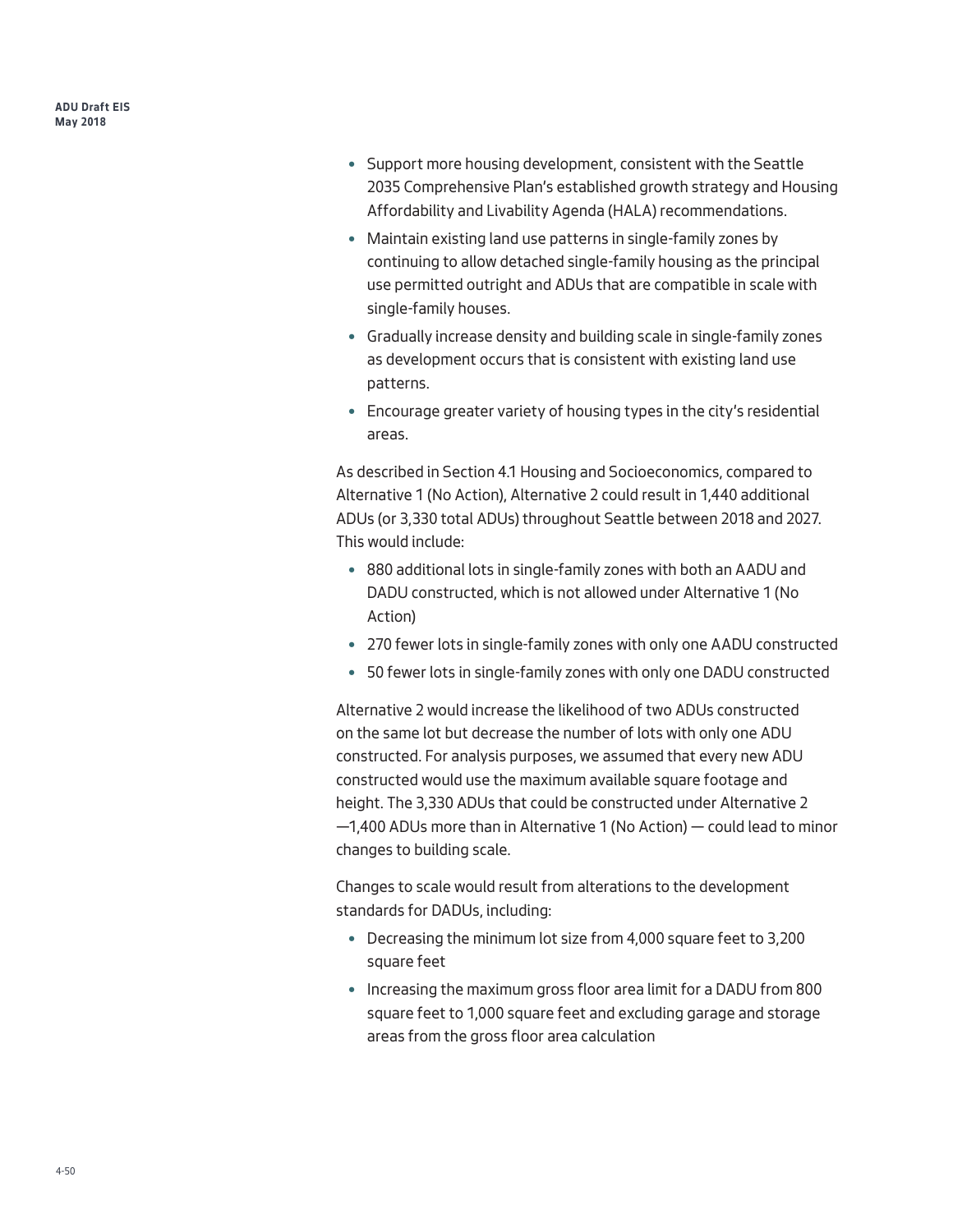- Increasing the rear yard coverage limit for DADUs and other accessory structures from 40 to 60 percent, if the DADU is 15 feet or less in height <sup>2</sup>
- Increasing the maximum height limits 1-3 feet (with 1-2 additional feet for a DADU that meets green roof standards)
- Allowing height limit exceptions for projections like dormers that add interior space

Collectively, these changes would allow construction of slightly larger DADUs on smaller lots than currently allowed.

We anticipate the Land Use Code changes proposed under Alternative 2 could decrease the number of existing houses torn down and redeveloped from 2,610 under Alternative 1 (No Action) to 2,460. The highest and best use analysis discussed in Section 4.1, Housing and Socioeconomics, finds that Alternative 2 would tend to increase the feasibility of retaining an existing house and adding one or two ADUs (rather than demolishing) compared to Alternative 1 (No Action). Although a minor decrease, this reduction in teardowns would help preserve the existing land use form in single-family residential zones. For discussion of the aesthetic impacts, including how the proposed changes would impact the visual character of neighborhoods in the study area, please see Section 4.3 Aesthetics.

Changes to building density would result from the creation of additional ADUs. Relative to Seattle's 348,000 existing housing units and the 40,000 new units constructed between 2010 and 2017, the addition of approximately 1,440 ADUs more than Alternative 1 (No Action) would be a small change. These impacts would be minor as the density changes would unfold incrementally over 10 years and would likely continue to be distributed throughout the city.

Changes in population density would result from the creation of additional ADUs. On each lot where an ADU is constructed, we anticipate an increase in population density of an average of 1.5 people per ADU (or maximum of 4 people per ADU). This would correspond to about 2,160 more residents (or a maximum of 5,760 residents) than under Alternative 1 (No Action) over the 10-year study period. These impacts would be minor as the population changes would unfold incrementally over 10 years and would likely continue to be distributed throughout the city.

<sup>2</sup> Rear yard coverage for structures other than a DADU cannot exceed 40 percent.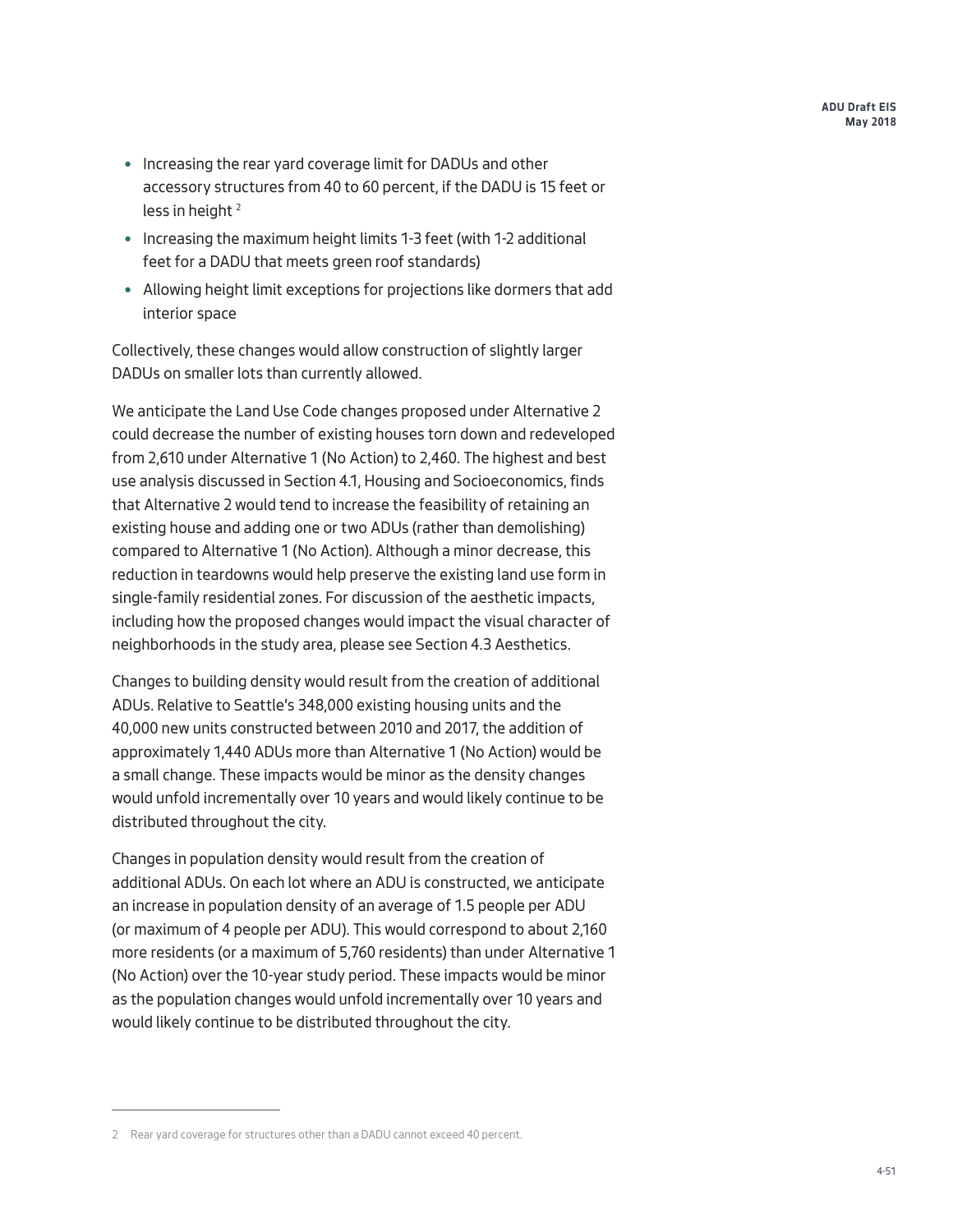> Localized impacts could occur if ADU production is higher in a concentrated area, such as a particular block in the study area. Impacts in areas with increases in population density could include greater noise, exposure to cooking smells, and changes in privacy due to the presence of more neighbors. These impacts are likely to be minor.

> Overall, these impacts would be negligible to minor and would not constitute a fundamental change in the land use pattern of Seattle's single-family zones. Because they are either part of an existing house (AADU) or allocated in a detached "backyard cottage" structure with a familiar physical form and smaller scale than allowed for a principal house (DADU), ADUs would be associated and compatible with single-family residential zones. Since urban form varies across the study area, specific impacts of Alternative 2 to architectural character and design features like building setbacks and yards due to greater ADU production could vary depending on neighborhood context but are likely to be minor.

#### **Shorelines**

Alternative 2 would not alter existing regulations for ADU development on lots in the Shoreline District. DADUs would continue not to be allowed in the Shoreline District pursuant to SMC 23.60A. Any additional AADUs constructed in the Shoreline District would be subject to existing regulations. Therefore, impacts to shorelines would not occur.

### **Tree Canopy and Vegetation**

The anticipated increase in DADU construction under Alternative 2 could result in more vegetation and tree removal than under Alternative 1 (No Action) as more property owners would use some of their rear yard for the footprint of a DADU. Compared to Alternative 1 (No Action) (990 DADUs), Alternative 2 (1,380 DADUs) could result in 390 additional DADUs. Allowing a one-story DADU to cover more of the rear yard by increasing the rear yard coverage limit from 40 percent to 60 percent could also result in a greater loss of vegetation or tree canopy.

While single-family zones account for a large share of the city's tree canopy, the specific percentage of canopy in the rear yard of a given lot varies widely. It would be speculative to predict an amount of tree canopy loss that could result from either the 390 additional DADUs in Alternative 2 or the proposed increase in the rear yard coverage limit. However, we can roughly estimate the scale of potential impact from Alternative 2 in the context of all land in Seattle's single-family zones and the canopy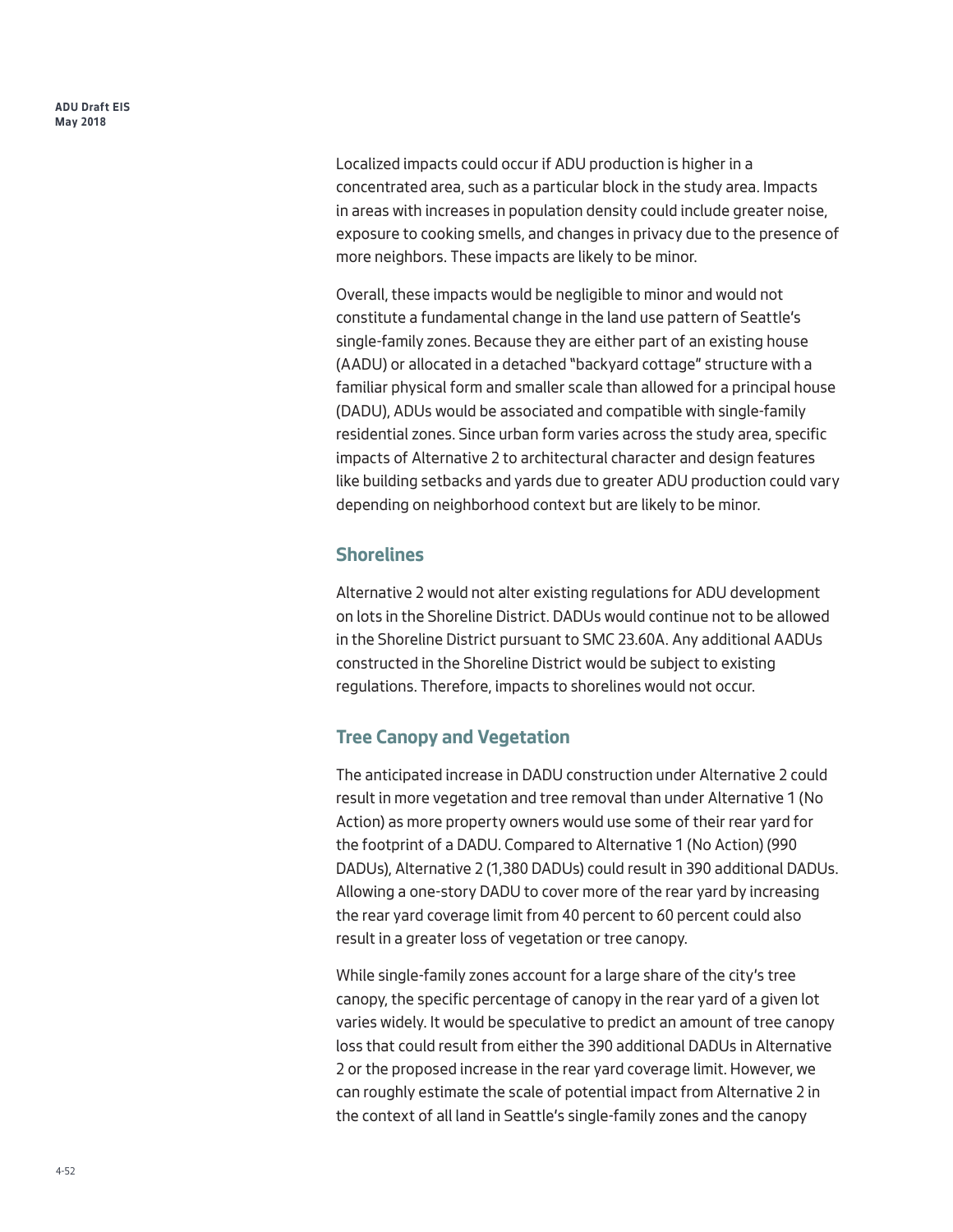cover it provides. Single-family residential areas currently provide 9,574 acres of tree canopy cover. If all 390 additional DADUs maximize the size limit of 1,000 square feet, the total footprint of DADUs would be just under nine acres, or less than 0.1 percent of the total tree canopy in single-family residential areas. If these nine acres were entirely tree canopy today, removing them would have minor to negligible impact on the overall tree canopy in single-family residential areas. This upperlimit estimate also assumes that existing tree regulations would not require preservation of any trees in the DADU footprint area and that homeowners voluntarily would make no design or siting choices in order to preserve existing trees.

At the same time, removing the off-street parking requirement could reduce the amount of vegetation and tree removal otherwise needed to accommodate a parking space when creating an ADU.

Alternative 2 does not propose any revisions to existing tree regulations in Seattle's Tree Protection Ordinance (SMC 25.11). Under SMC 25.11, the City would review tree removal required for constructing a DADU as part of the permit application. Exceptional trees could be removed only if protecting the tree during construction would prevent use of the maximum allowed lot coverage.

It would be speculative to estimate the net effect of Alternative 2 with respect to tree canopy and vegetation since potential impacts vary for every lot depending on the presence of existing trees and vegetation, the City's review of any potential tree removal, and whether the owner elects not to provide a parking space. Overall, the 390 additional DADUs constructed in Alternative 2 compared to Alternative 1 (No Action) could have a small impact on tree canopy and vegetation. In the context of the 135,000 lots in Seattle's single-family zones, impacts from 390 additional DADUs would likely be minor overall.

## **Environmentally Critical Areas**

Alternative 2 would not alter the regulations for ECAs as described in SMC 25.09. Development of ADUs would continue to be subject to ECA regulations. Therefore, current trends regarding the types and degree of impact to ECAs are likely to continue under Alternative 2.

#### **Exceptional Trees**

Defined in Director's Rule 16-2008, exceptional trees have important historic, ecological, or aesthetic value due to their size and species.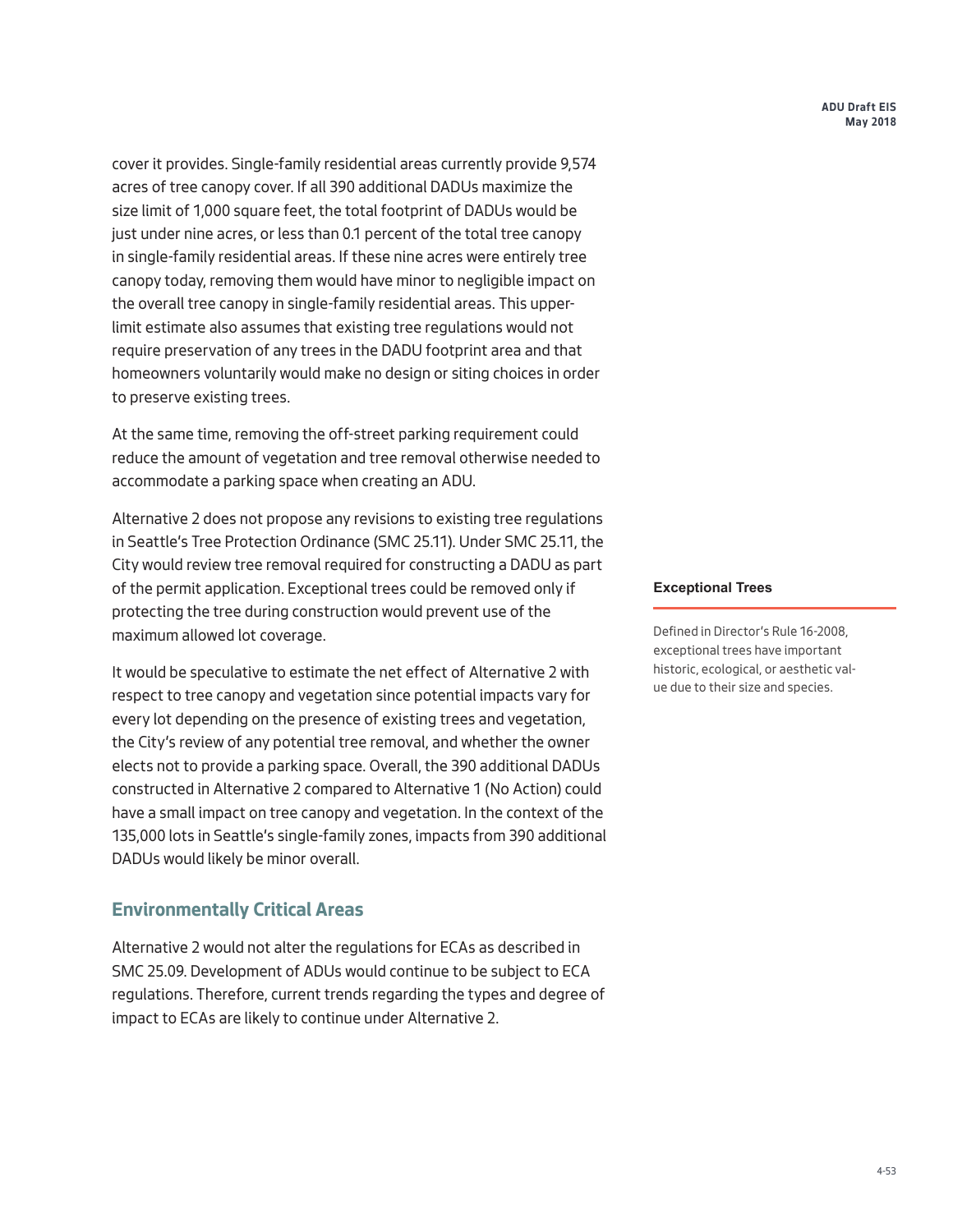#### **IMPACTS OF ALTERNATIVE 3**

#### **Land Use**

Land Use Code changes to encourage ADU development under Alternative 3 would be consistent with the Seattle 2035 Comprehensive Plan, and no changes to existing zoning designations are proposed. Alternative 3 supports the Comprehensive Plan's vision for housing options that create a thriving, vibrant city. Specifically, the Land Use Code changes would:

- Support more housing development, consistent with the Seattle 2035 Comprehensive Plan's established growth strategy and Housing Affordability and Livability Agenda (HALA) recommendations.
- Maintain existing land use patterns in single-family zones by continuing to allow detached single-family housing as the principal use permitted outright and ADUs that are compatible in scale with single-family houses.
- Gradually increase density and building scale in single-family zones as development occurs that is consistent with existing land use patterns.
- Encourage greater variety of housing types in the city's residential areas.

Construction of additional ADUs in the study area as a result of the proposed Land Use Code changes under Alternative 3 could increase the density and scale of development. However, the impacts of these changes would be less than under Alternative 2, since we anticipate fewer ADUs would be constructed.

As described in Section 4.1 Housing and Socioeconomics, compared to Alternative 1 (No Action), Alternative 3 could result in 1,210 additional ADUs (or 3,100 ADUs total) throughout Seattle between 2018 and 2027. Alternative 3 could result in:

- 740 additional lots in single-family zones with both an AADU and a DADU constructed, which is not allowed under Alternative 1 (No Action)
- 250 fewer lots in single-family zones with only one AADU constructed
- 30 fewer lots in single-family zones with only one DADU constructed

Construction of 3,100 ADUs (1,210 more than Alternative 1) could lead to minor changes in population and residential density and to building scale.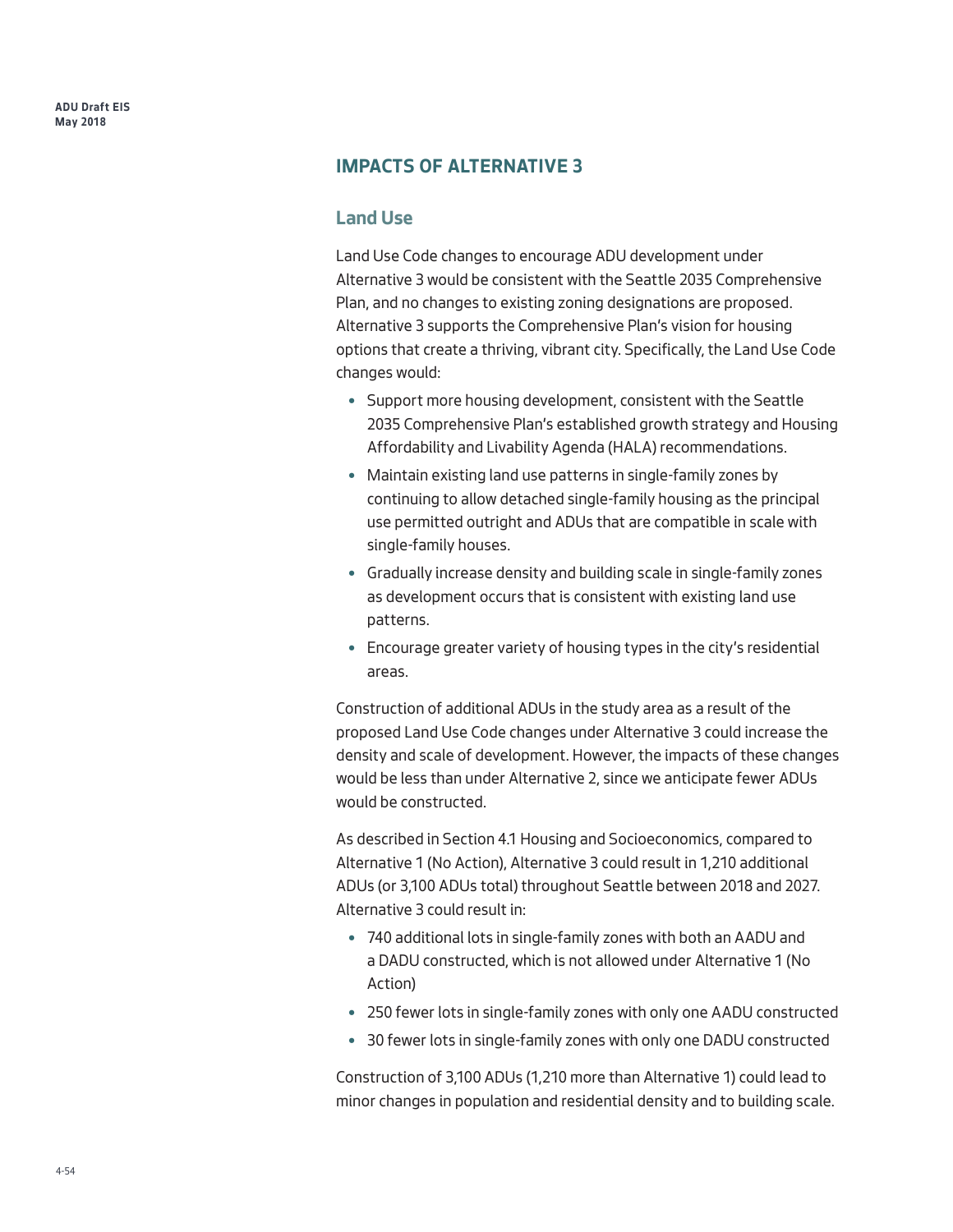Changes to building density would occur directly from the creation of ADUs. Relative to Seattle's 348,000 existing housing units and the 40,000 new units constructed between 2010 and 2017, the addition of approximately 1,210 ADUs would be a small change. These impacts would be minor as the density changes would occur incrementally over 10 years and be distributed throughout the city.

Changes in population density would result from the creation of additional ADUs. Unlike Alternative 2, no change to the maximum household size would occur in Alternative 3, so changes to population density would be the result only of additional ADU production and therefore would be somewhat smaller than Alternative 2. On each lot where an ADU is constructed, we anticipate an increase in population density of an average of 1.5 people per ADU (or maximum of 4 people per ADU). This would correspond to about 1,815 more residents (or a maximum of 1,860 residents) than under Alternative 1 (No Action) over the ten-year study period. These impacts would likely be minor as the population changes would unfold incrementally over 10 years and would likely continue to be distributed throughout the city.

Localized impacts could occur if ADU production is higher in a concentrated area, such as a particular block in the study area. Impacts in areas with increases in population density could include greater noise, exposure to cooking smells, and changes in privacy due to the presence of more neighbors. These impacts are likely to be minor.

Changes to scale would occur from alterations to the development standards for DADUs, including:

- Decreasing the minimum lot size from 4,000 square feet to 3,200 square feet
- Increasing the gross floor area limit from 800 square feet to 1,000 square feet, including garage and storage areas
- Increasing the rear yard coverage limit for DADUs and other accessory structures from 40 to 60 percent, if the DADU is 15 feet or less in height
- Increasing the maximum height limits by 1-3 feet
- Allowing height limit exceptions for projections like dormers that add interior space

Collectively, these changes would allow construction of slightly larger DADUs on smaller lots than currently allowed. The changes would be slightly less than described under Alternative 2. Alternative 3 also includes an FAR limit that would limit the size of detached single-family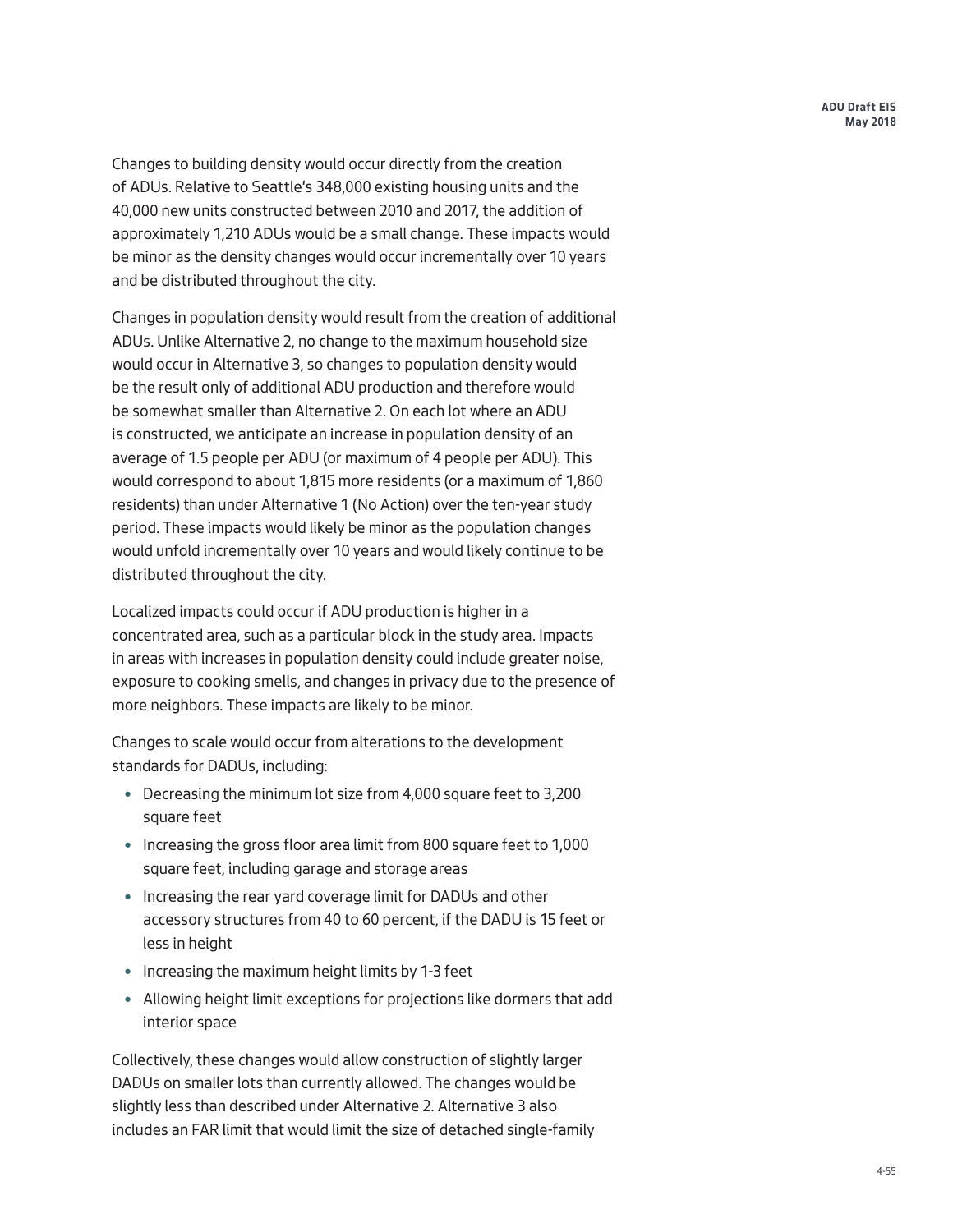> houses, moderating building scale impacts since new construction would be more similar in size to existing structures. The effect of the FAR limit would further lessen scale impacts compared to Alternative 2.

> We anticipate the Land Use Code changes proposed under Alternative 3 would decrease the number of existing houses torn down and redeveloped compared to Alternative 1 (No Action). While Alternative 2 could also reduce demolitions from 2,610 under Alternative 1 (No Action) to 2,460, Alternative 3 could result in even fewer demolitions (2,200). Our analysis finds the feasibility of retaining an existing house and adding one or more ADUs would be higher under Alternative 3 than under Alternatives 1 and 2, primarily due to the maximum FAR limit for new construction.

Like Alternative 2, these density and scale impacts would be minor and would not constitute a fundamental change in the land use pattern of Seattle's single-family zones. Because they are either part of an existing house (AADU) or allocated in a detached "backyard cottage" structure with a familiar physical form and smaller scale than allowed for a principal house (DADU), ADUs would be associated and compatible with singlefamily residential zones. Since urban form varies across the study area, specific impacts of Alternative 3 to architectural character and design features like building setbacks and yards due to greater ADU production could vary depending on neighborhood context but are likely to be minor.

#### **Shorelines**

Alternative 3 would not alter existing regulations for ADU development in the Shoreline District. DADUs would continue not to be allowed in the Shoreline District pursuant to SMC 23.60A. Any additional AADUs constructed in the Shoreline District would be subject to existing regulations. Therefore, impacts to shorelines would not occur.

### **Tree Canopy and Vegetation**

Impacts to tree canopy and vegetation would be less than those described under Alternative 2, both because fewer DADUs would be constructed and the FAR limits imposed. Compared to Alternative 1 (No Action) (990 DADUs), Alternative 3 (1,330 DADUs) could result in 340 additional DADUs. In addition, the proposed FAR limit would tend to reduce the footprint of new houses, which would also reduce the potential for impacts to tree canopy and vegetation.